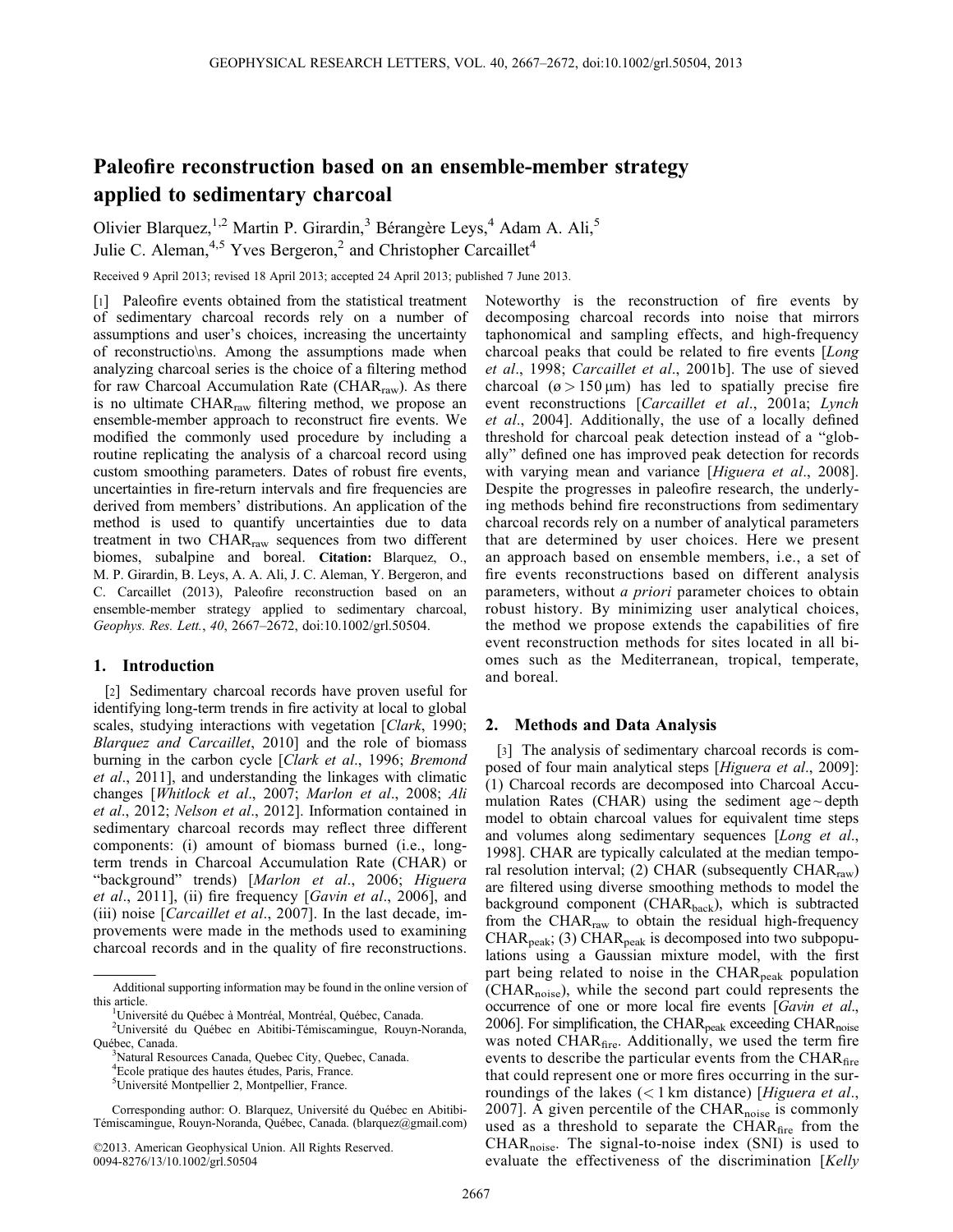







Figure 1. Signal to Noise Index (SNI) and Kolmogorov-Smirnov Goodness of Fit (GOF) p-values according to different filtering methods for the (a) Perso and (b) Pessière charcoal analyses plotted against moving window width. The filtering methods are the following: LOWESS, robust LOWESS, moving average, moving median, and moving mode filters, respectively. The median SNI and GOF are displayed using black lines, the red lines show 25th and 75th percentiles, respectively, and the blue lines show the 5th and 95th percentiles, respectively. The grey area shows the members rejected during the analysis, and the reconstruction number left for each filtering method is also shown.

et al., 2011]. The goodness-of-fit (GOF) metric is used to assess peak detection quality (i.e., the degree of contrast between the CHAR<sub>noise</sub> and the CHAR $_{\text{fire}}$ ) by comparing the empirical CHAR<sub>noise</sub> component with the one derived from the Gaussian mixture model. Significance is represented by the p-value of a Kolmogorov-Smirnov test, where large  $p$  indicates that the Gaussian mixture model adequately models empirical CHAR<sub>noise</sub>. (4) CHAR<sub>fire</sub> is used to reconstruct local fire-return intervals (FRI) and fire frequency (FF) trends.

[4] Within this analysis, the second step ( $\text{CHAR}_{\text{raw}}$  filtering) is particularly prone to inducing bias due to user choice. There is no consensus in the literature about the most appropriate method for filtering the CHAR $_{\text{raw}}$  series: They may be filtered using moving mode, median, average, inverse Fourier transform, locally weighted scatterplot smoothing (LOWESS) smoother, or LOWESS corrected for outliers, etc. [Higuera et al., 2009]. Additionally, these filters are applied using varying temporal windows (mostly ranging from circa 300 to 1000 years), and the choice is generally guided by maximizing the SNI and GOF metrics (for a review on filtering methods in recent papers: Higuera et al. [2010]). To address the issue of parameter choices, we modified the CharAnalysis software [Higuera et al., 2009] to include a routine that replicates the analysis of a charcoal record using custom smoothing parameters. We used the five chief available smoothing procedures: Moving Mode (MMo), Moving Median (MM), Moving Average (MA), LOWESS (LOWESS), and robust LOWESS (rLOWESS) filters, and for each procedure, we ran 470 analyses using various smoothing windows t, where  $t = 100$ , 103, ..., 1501. In total, an ensemble member of 2350 (470  $\times$  5) fire event reconstructions is produced for each sedimentary charcoal record. As in the original procedure, the SNI and GOF are used as a selection criterion for fire event reconstructions. Given that the focus of this study was to test the effect of different filtering methods, we always calculated the  $\text{CHAR}_{\text{peak}}$ component as a residual series (i.e.,  $\text{CHAR}_{\text{peak}} = \text{CHAR}_{\text{raw}}$ - CHAR<sub>back</sub>), and we used a locally defined threshold to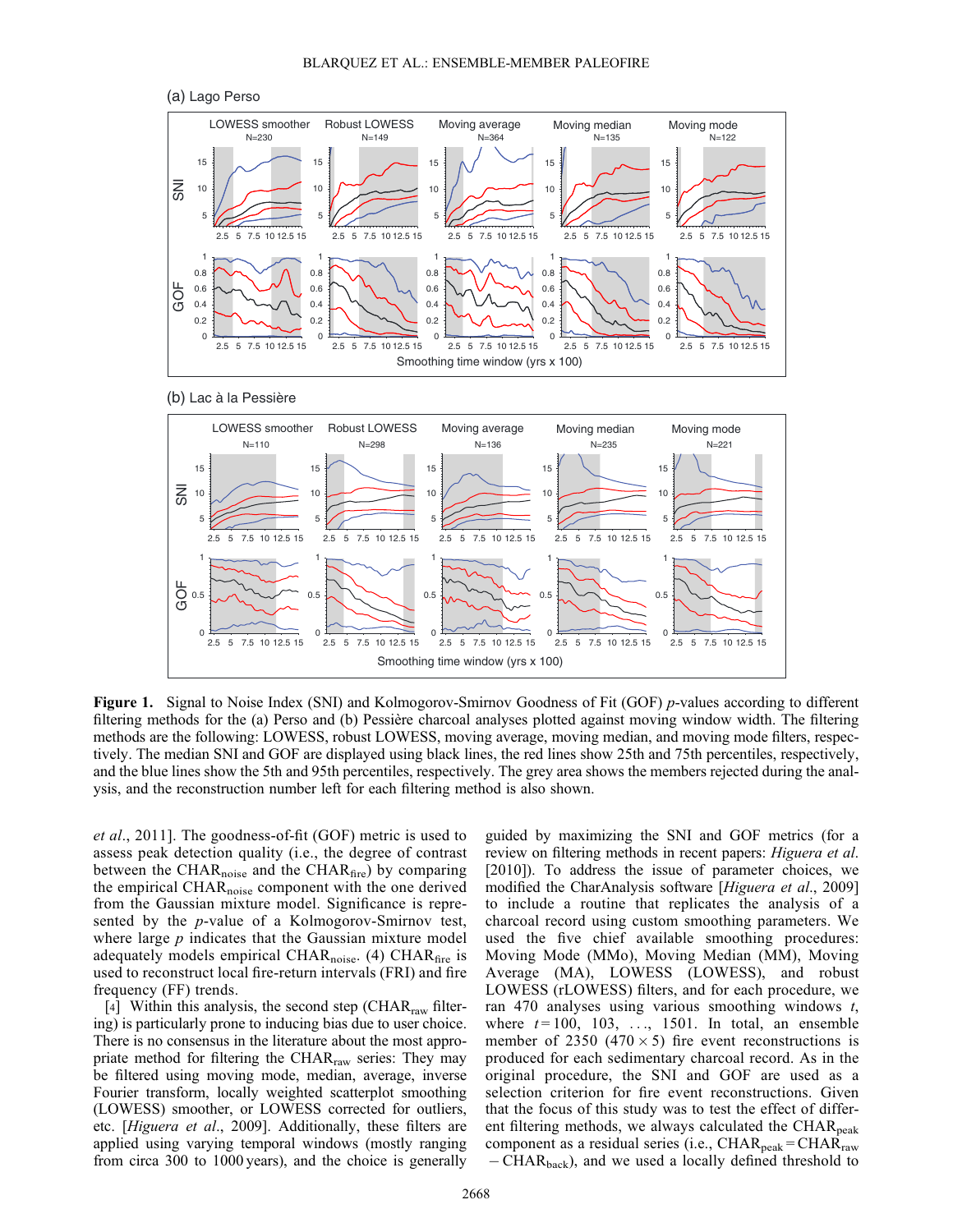(a) Lago Perso



Figure 2. FRI distribution following the different filtering methods for (a) Perso and (b) Pessière charcoal records. FRI distribution associated with each filtering method (grey histogram). Each subfigure provides the fitted Weibull distributions (black line) and the associated Weibull b parameters (Wbl b), the mean number of fire events recorded (m#Fires) and the mean FRI by filtering method (mFRI).

separate the  $\text{CHAR}_{\text{noise}}$  and  $\text{CHAR}_{\text{fire}}$  components. These two procedures protect from biases related to variation in both the mean and variance of the empirical and simulated charcoal series [Higuera et al., 2010]. We did not screen peaks based on the original counts of charcoal peaks [see Higuera et al., 2009], because this procedure is specific to charcoal count data only [Ali et al., 2009]. At the final stage, the FRI distributions are modeled including the median FRI value, the mean number of reconstructed fire events and the Weibull  $b$  parameter that is estimated from the FRI distributions for each filtering method. For each reconstruction member fire date, a kernel density function [Mudelsee et al., 2004] is used to calculate FF. The median FF and percentiles of the reconstruction ensemble are estimated based on the distribution of all reconstruction members.

[5] For the studies requiring precise dating of fire events, we recommend that reconstructions should be guided by a consensus. Therein, within each reconstruction the number of fire events are determined and compared with the number of reconstructions identifying events for each time unit. The 75th percentile of this distribution is computed and selected as a threshold for defining the minimal number of members showing a fire by time unit, for a date being considered as a Robust Fire Event (RFE). This procedure eliminates fire dates related to analytical treatment and bias.

[6] To demonstrate our procedure, we applied it on sedimentary charcoal records from the subalpine Lago Perso (hereafter "Perso,"  $44^{\circ}54'21''N$  6°47′50″E) located at 2000 m above sea level (asl) within the municipality of Cesana Torinese, in the Susa Valley (Italy), and the boreal Lac à la Pessière (hereafter "Pessière," 49°30'30"N  $79^{\circ}14'25''$ W) located at 280 m asl in the black spruce forest of Quebec (Canada). The Perso and Pessière charcoal records spans the last 7900 and 7600 years, respectively.

Charcoals were obtained using standard laboratory methods [Carcaillet et al., 2001b] and reported as areas ( $\text{mm}^2 \text{ cm}^{-3}$ ). CHARraw was calculated using median temporal resolution intervals, i.e., 14 and 13 years for Perso and Pessière. The Perso and Pessière records were chosen for their hightemporal resolution, the small lake areas (0.4 and 4.5 ha, respectively), and watersheds  $(0.27 \text{ km}^2 \text{ at } \text{Perso and},$ unestimated at Pessière because the area is flat). The statistical properties of CHAR<sub>raw</sub> series required for peak analysis were satisfied in both cases [Carcaillet et al., 2001b; Blarquez et al., 2010]. For a complete description of the sites, see Carcaillet et al. [2001b] and Blarquez et al. [2010]. Codes and procedures presented in this paper are available as supporting information and online at [http://](http://blarquez.com/page/Codes/) [blarquez.com/page/Codes/.](http://blarquez.com/page/Codes/)

## 3. Results

## 3.1. Fire-event Reconstructions

[7] We applied the ensemble-member approach to the Perso and Pessière CHAR<sub>raw</sub> sequences to produce 2350 reconstructions. The member selection involved first excluding the members that have a GOF first quartile  $< 0.1$  and thus showing a poorly modeled CHAR<sub>noise</sub>. Within the resulting members the 1000 first showing the highest SNI were selected to produce the final ensemble member (corresponding to 43% of the initial members).

[8] Figure 1 illustrates the SNI and GOF distributions for the Perso and Pessière charcoal analyses. Smoothing windows  $\geq$  200 years gave a generally high SNI value for the Perso record (Figure 1a). This window size corresponds approximately to a width of 15 charcoal samples, which is below to the theoretical recommended 30-sample width for accurate peak detection [Higuera et al., 2009]. For the Pessière charcoal record, this sample size was generally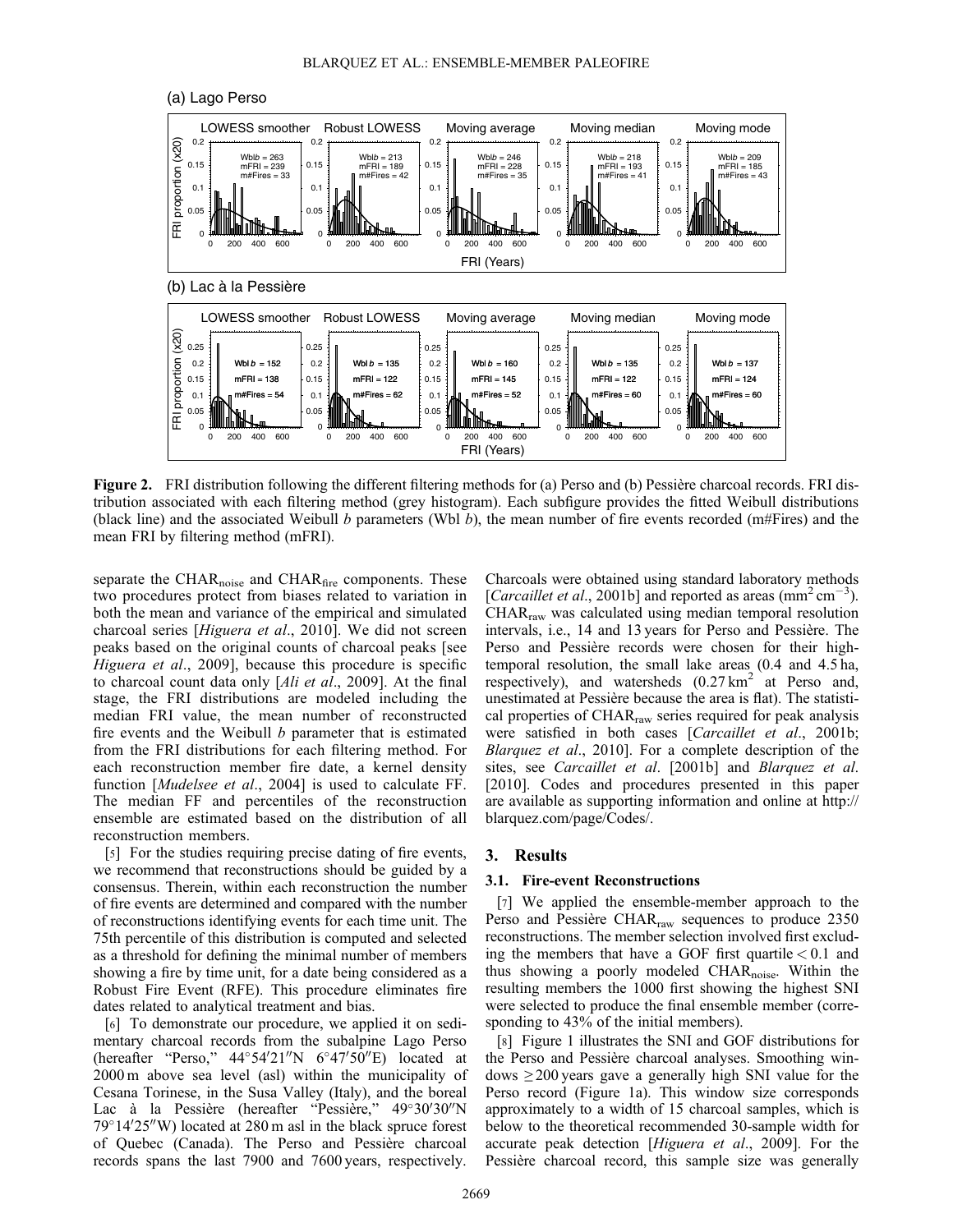

Figure 3. Fire frequency reconstructions of ensembles at (a) Perso and (b) Pessière. The black line corresponds to the median fire frequency (50th percentile) for the 1000 members at Perso and Pessière, respectively; percentiles of the reconstruction ensembles are shown using colors from red to blue (dark blue area encloses 100% of the members). Dashed black lines correspond to fire frequencies obtained with a filtering of the CHAR<sub>raw</sub> using a rLOWESS with a 700 year window width (the bootstrapped 90% confidence intervals are displayed using dashed lines).

not sufficient for accurate peak detection; an optimal window width was at least 57 to 76 samples (corresponding to circa 750 to 1000 years depending on the filtering method, Figure 1b). The GOF distribution is marked by the occurrence of low scores indicating that the Gaussian mixture model sometimes fails to accurately model the CHAR<sub>noise</sub> population, notably for the rLOWESS, MM, and MMo filters at Perso (Figure 1a). Based on the GOF criterion, the excluded reconstructions concerned window widths superior to 500 to 1000 years (Figures 1a and 1b). The rLOWESS, MM, and MMo filtering method appeared particularly prone to induce a poor distinction between CHAR<sub>fire</sub> and CHAR<sub>noise</sub> populations at Perso (only 149, 135, and 122 reconstructions left, respectively). Contrary, at Pessière, the lower number of reconstruction left is from the LOWESS and MA filtering methods (110 and 136 reconstructions).

[9] The RFE for each lake ensemble member analysis are shown in Figure S1 in the auxiliary material. From the Perso ensemble members, we were able to determine 33 fire events shared by the majority of the members (RFE) and not emerging from analytical bias (Figure S1a). At Pessière, 45 RFE were determined from the members' analysis (Figure S1b).

# 3.2. Variations Within the Reconstructed Fire Events

[10] Figure 2 shows FRI distributions by filtering method for the members shown in Figure 1, minus the excluded reconstructions (section 3.1). For both Perso and Pessière reconstruction members, we observed that, on average, the rLOWESS, MM, and MMo filters detected more events compared with the LOWESS and MA methods. For Perso, the rLOWESS, MM, and MMo filters gave similar mean FRIs of 189, 193, and 185 years, respectively  $(p > 0.05,$ Wilcoxon-Mann and Whitney U-test, Figure 2a). The situation is similar at Pessière, where the maximum event numbers were recorded using the rLOWESS, MMo, and MM filters (respectively, 62, 60, and 60 fires on average, with 122, 122, and 124 years associated mean FRIs, Figure 2b), while lower fire numbers were detected for the MA and LOWESS filters (52 and 54 fires on average, with 145 and 138 years associated mean FRIs, Figure 2b).

#### 3.3. Reconstructing Fire Frequency (FF) History

[11] Fire frequency (FF) is treated here as the median of the ensemble-members FFs (Figure 3). When the ensemble FF is compared with the FF obtained with a single analysis of the Perso charcoal record (rLOWESS with a 700 year bandwidth), we noted only slight differences until circa 1000 cal yr B.P.; after this date, the two reconstructions diverged, with the rLOWESS reconstruction giving a lower fire frequency (Figure 3a). The Pessière ensemble-member median FF was similar to the FF obtained from the 700 years rLOWESS up to circa 2000 cal yr B.P.; after this date, the two reconstructions diverged, with the rLOWESS reconstruction at the upper limits of the ensemble-member reconstructions (Figure 3b). The uncertainty around the ensemble-member median for Perso is two times lower compared with the rLOWESS 90% confidence intervals (CI), until 2000 cal yr B.P. (i.e., a mean departure of  $0.0025$  fire yr<sup>-1</sup> for the ensemble member 5th to 95th percentiles (90% CI), compared with 0.0055 fire  $yr^{-1}$  for the bootstrapped 90% CI). After 2000 cal yr B.P., ensemblemembers uncertainty increase up to  $0.0033$  fire yr<sup>-1</sup> (a value close to the  $0.0042$  fire yr<sup>-1</sup> mean departure for the bootstrapped 90% CI). Uncertainty is more defined for the ensemble-member reconstruction from Pessière, where FF are highly conservative between 8000 and 4000 cal yr B.P., resulting in even lower ensemble-member percentile departures (i.e., a departure of  $0.0020$  fire yr<sup>-1</sup> for the ensemble members, compared with  $0.0067$  fire  $yr^{-1}$  for the bootstrapped 90% CI).

### 4. Discussion

[12] Uncertainties related to user analytical choices may lead to different fire event reconstructions, even if the primary assumptions of statistical accuracy are met during the analysis process, i.e., good differentiation of charcoal peaks (high SNI values) and adequate modeling of  $CHAR<sub>noise</sub>$ (high GOF values). A single fire frequency history reconstruction related to an ultimate statistical treatment does not exist. We aim to select quality fire event reconstructions from a pool of members based on rational criteria (SNI and GOF). A consensus may be determined using the ensemble-member approach, which shows a fixed degree of statistical accuracy, from which fire history may be reconstructed. By diminishing the influence of user analytical choice, the main trends in data are highlighted (Figure 3).

[13] While the aim of most paleofire studies is to analyze general trends in frequency, some approaches require precisely dated fire events. This is the case when the goal is to analyze the effect or response of several variables (e.g.,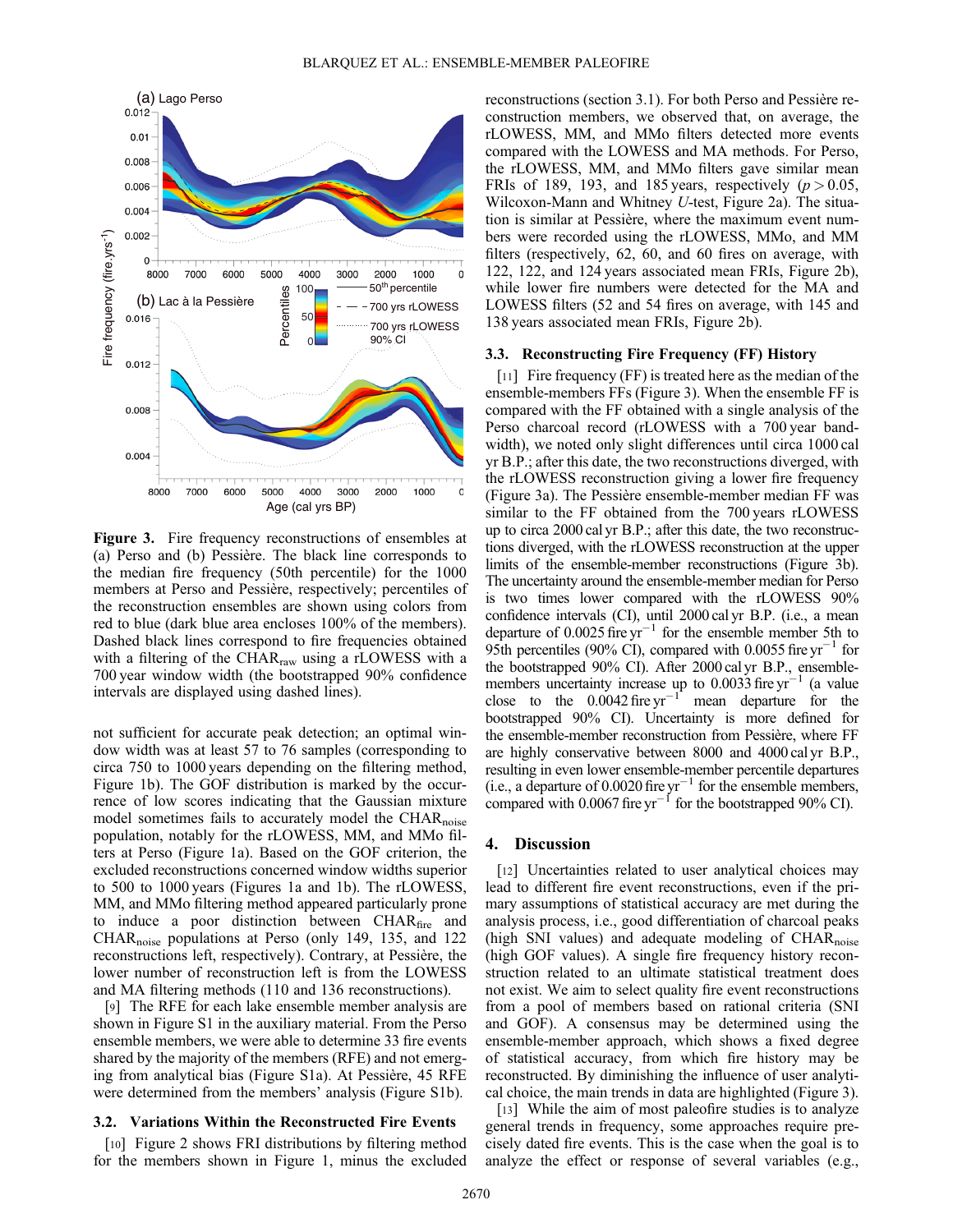climate, land-use, and vegetation) following fire events using, for instance, superposed epoch analysis [Blarquez] and Carcaillet, 2010] or when the goal is to calibrate the sedimentary charcoal signal using trapped charcoal [Clark] et al., 1998] and fire scars [Higuera et al., 2011]. We showed here that robust fire events (RFE, Figure S1) could be determined using fire dates from the ensemble members. Fire events that are detected across all filtering methods and window widths, therefore, could be related to major events likely to have profoundly impacted ecosystems. The analysis of an event proxy and its response variable (e.g., in dendrochronology) is generally preceded by a sensitivity analysis aimed at finding a given event (e.g., fire) recorded by the majority of individuals taken from a sampled population (e.g., fire scars) [Dieterich and Swetnam, 1984], or to detect these significant events by comparison with a control population (e.g., detecting insect outbreaks) [Speer et al., 2001]. Sedimentary charcoal analysis generally lacks such control populations: when archives are available in the form of actual fires (from textual archives or dendrochronological series), the comparison between actual fires and fires assessed from sedimentary charcoal is usually limited to a few decades or centuries. While the ensemble member could be considered a population from which significant events can be found, overall sedimentary charcoal analysis will always benefit from calibration or verification using independent data.

[14] Paleofire assessments generally yield a unique set of possible fire dates, from which confidence intervals (CI) can be calculated by random resampling of these dates. The ensemble-member percentiles are not based on the probability that a detected fire actually occurred but on the detection probability of fires. If fire events are present in all members, then the associated fire frequency CI should diminish (e.g., Pessière record from 8000 to 4000 cal yr B.P., Figures 3b). In contrast, large variability in fire event detection should result in larger CI. Our approach should not only permit users to more accurately model fire frequency but also make it possible to assess CI directly related to fire event detection and thus the variability extant within charcoal record analysis. These new strategies have been successfully applied for two sedimentary charcoal sequences from the subalpine and the boreal biomes, indicating that they could be generalized to other biomes. We caution, however, that despite these statistical improvements, there are situations in which these analyses of sedimentary charcoal records are not recommended. Notably, results may be ecologically inaccurate if they are applied to a system where charcoal peaks tend to be small, or where the sedimentation rate is slow, and therefore, peaks are difficult to distinguish from background trends. Analyses proposed here should only be applied to robust charcoal records, i.e., with high enough sample sizes, good chronology, little sediment mixing, small lakes with a strong local source and small watersheds, not much sediment focusing and, a CHAR<sub>peak</sub> described by a mixture of two Gaussian distributions with different means and variances [Gavin et al., 2006].

carried out within the framework of the International Associated Laboratory (LIA France-Canada) CNRS-UM2-EPHE-UQAT-UQAM-UQAC entitled MONTABOR: Forêts montagnardes et boréales: chrono-écologie et aménagement écosystémique durable.

[16] The Editor thanks two anonymous reviewers for their assistance in evaluating this paper.

#### References

- Ali, A. A., P. E. Higuera, Y. Bergeron, and C. Carcaillet (2009), Comparing fire-history interpretations based on area, number and estimated volume of macroscopic charcoal in lake sediments, Quatern. Res., 72, 462–468.
- Ali, A. A., et al. (2012), Control of the multi-millennial wildfire size in boreal North America by spring climatic conditions, Proc. Natl. Acad. Sci. USA, 109(51), 20775–20776.
- Blarquez, O., and C. Carcaillet (2010), Fire, fuel composition and resilience threshold in subalpine ecosystem, PLoS One, 5(8), e12480.
- Blarquez, O., L. Bremond, and C. Carcaillet (2010), Holocene fires and a herb-dominated understorey track wetter climates in subalpine forests, J. Ecol., 98(6), 1358–1368.
- Bremond, L., C. Carcaillet, C. Favier, A. A. Ali, C. Paitre, Y. Bégin, Y. Bergeron, and P. J. H. Richard (2011), Effects of vegetation zones and climatic changes on fire-induced atmospheric carbon emissions: A model based on paleodata, Int. J. Wildland Fire, 19(8), 1015–1025.
- Carcaillet, C., M. Bouvier, B. Fréchette, A. C. Larouche, and P. J. H. Richard (2001a), Comparison of pollen-slide and sieving methods in lacustrine charcoal analyses for local and regional fire history, Holocene, 11, 467–476.
- Carcaillet, C., Y. Bergeron, P. J. H. Richard, B. Frechette, S. Gauthier, and Y. T. Prairie (2001b), Change of fire frequency in the eastern Canadian boreal forests during the Holocene: Does vegetation composition or climate trigger the fire regime?, J. Ecol., 89(6), 930–946.
- Carcaillet, C., A.-S. Perroux, A. Genries, and Y. Perrette (2007), Sedimentary charcoal pattern in a karstic underground lake, Vercors massif, French Alps: Implications for palaeo-fire history, Holocene, 17(6), 845–850.
- Clark, J. S. (1990), Fire and climate change during the last 750 yr in Northwestern Minnesota, Ecol. Monogr., 60(2), 135–159.
- Clark, J. S., B. J. Stocks, and P. J. H. Richard (1996), Climate implications of biomass burning since the 19th century in eastern North America, Global Change Biol., 2(5), 433–442.
- Clark, J. S., J. Lynch, B. J. Stocks, and J. G. Goldammer (1998), Relationships between charcoal particles in air and sediments in west-central Siberia, Holocene, 8(1), 19–29.
- Dieterich, J. H., and T. W. Swetnam (1984), Dendrochronology of a firescarred ponderosa pine, For. Sci.,  $30(1)$ ,  $238-247$ .
- Gavin, D. G., F. S. Hu, K. Lertzman, and P. Corbett (2006), Weak climatic control of stand-scale fire history during the late Holocene, Ecology, 87(7), 1722–1732.
- Higuera, P. E., M. E. Peters, L. B. Brubaker, and D. G. Gavin (2007), Understanding the origin and analysis of sediment-charcoal records with a simulation model, Quaternary Sci. Rev., 26(13–14), 1790–1809.
- Higuera, P. E., L. B. Brubaker, P. M. Anderson, T. A. Brown, A. T. Kennedy, and F. S. Hu (2008), Frequent fires in ancient shrub tundra: Implications of paleorecords for arctic environmental change, PLoS One, 3(3), e0001744.
- Higuera, P. E., L. B. Brubaker, P. M. Anderson, F. S. Hu, and T. A. Brown (2009), Vegetation mediated the impacts of postglacial climate change on fire regimes in the south-central Brooks Range, Alaska, Ecol. Monogr., 79(2), 201–219.
- Higuera, P. E., D. G. Gavin, P. J. Bartlein, and D. J. Hallett (2010), Peak detection in sediment–charcoal records: Impacts of alternative data analysis methods on fire-history interpretations, *Int. J. Wildland Fire, 19*(8), 996–1014.
- Higuera, P. E., C. Whitlock, and J. A. Gage (2011), Linking tree-ring and sediment-charcoal records to reconstruct fire occurrence and area burned in subalpine forests of Yellowstone National Park, USA, Holocene, 21(2), 327–341.
- Kelly, R. F., P. E. Higuera, C. M. Barrett, and F. S. Hu (2011), A signalto-noise index to quantify the potential for peak detection in sediment– charcoal records, Quatern. Res., 75(1), 11-17.
- Long, C. J., C. Whitlock, P. J. Bartlein, and S. H. Millspaugh (1998), A 9000-year fire history from the Oregon Coast Range, based on a highresolution charcoal study, Can. J. For. Res., 28(5), 774–787.
- Lynch, J. A., J. S. Clark, and B. J. Stocks (2004), Charcoal production, dispersal, and deposition from the Fort Providence experimental fire: Interpreting fire regimes from charcoal records in boreal forests, Can. J. For. Res., 34(8), 1642–1656.
- Marlon, J., P. J. Bartlein, and C. Whitlock (2006), Fire-fuel-climate linkages in the northwestern USA during the Holocene, Holocene,  $16(8)$ , 1059-1071.

<sup>[15]</sup> Acknowledgments. Financial support was provided by the Forest Complexity Modelling program (CRSNG-NSERC, Canada) to OB, the Canadian Forest Service to MPG, the FIREMAN program (ANR/ERA-net BiodivERsA) to CC, the NSERC of Canada to YB and AAA, the FRQNT to YB, and by grants from the École Pratique des Hautes Etudes to JA and BL and, from the Centre d'étude de la forêt to CC. The research was